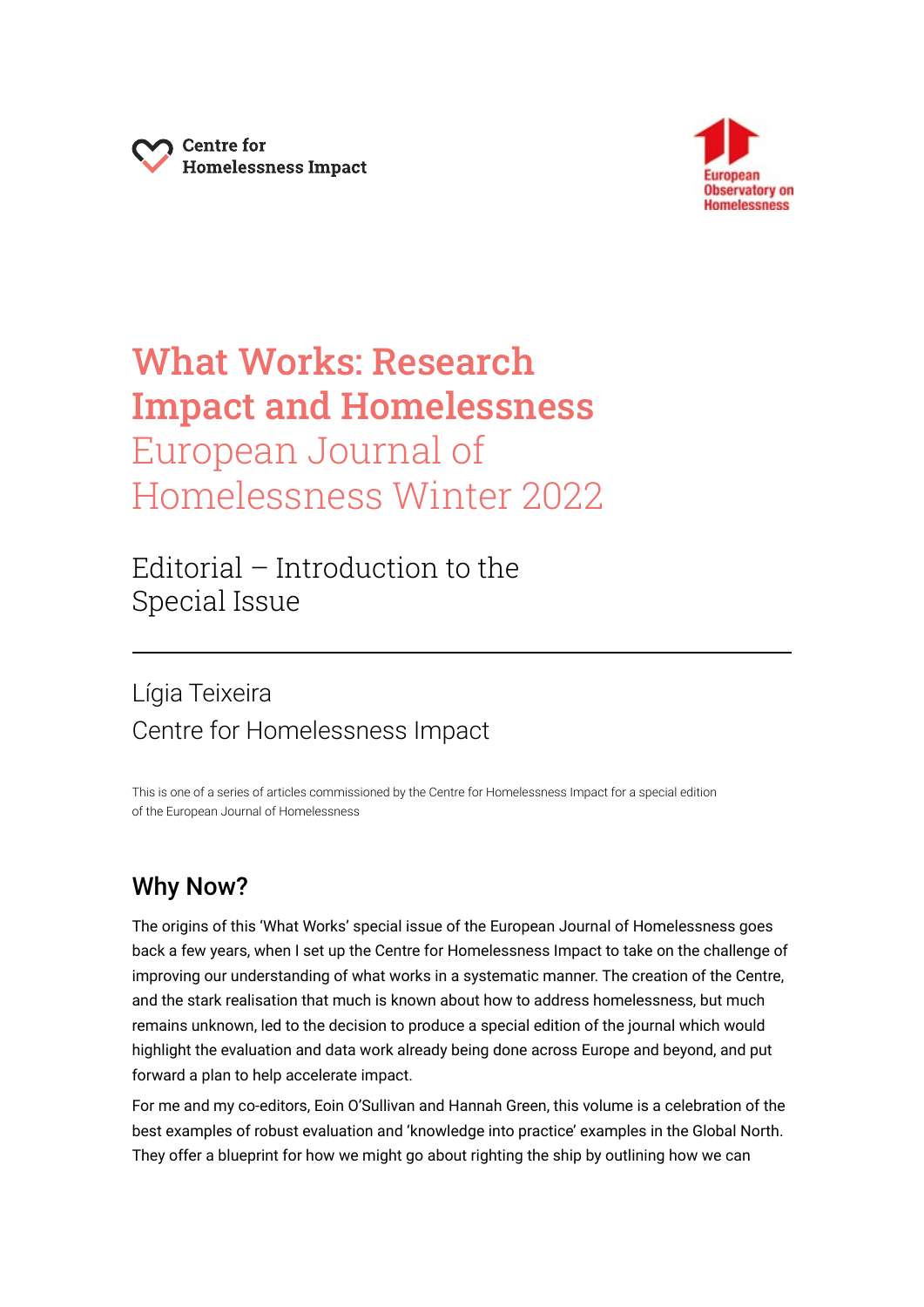improve how homelessness is tackled, before exploring various 'what works' methodologies and themes that will enable us to address it. It brings together disparate voices to unite behind a movement for evidence in homelessness, and hopes to inspire the next generation of researchers to specialise in rigorous evaluation and synthesis methods.

We hope that readers will find, as we do, the mix of the more accessible and more technical contributions stimulating. We are grateful to each and all contributors.

# Why a New Approach is Needed

This is a decisive moment for homelessness in Europe. In June 2021, the Portuguese Presidency of the European Commission negotiated a Declaration on the European Platform on Combating Homelessness. The declaration commits all 27 Member States of the European Union to ending homelessness by 2030, with the provision of permanent housing identified as the primary solution to ending homelessness (Portuguese Presidency of the Council of the European Union 2021, 2021).

There is an opportunity to make limited resources go further and improve outcomes, by focusing on what works, pushing for greater experimentation and creativity, and changing the culture and behaviours around the use of evidence and data to drive continual improvements.

European countries have long been admired for the housing rights they give to people. But despite all this great work and significant investment in solving home- lessness over the years, we are not making rapid enough progress in addressing and preventing homelessness. The ongoing COVID-19 pandemic is making a chal- lenging situation even worse. We lack proven, cost-effective, scalable strategies. Our fiscal predicaments may also be stifling innovation and creativity.

The Centre for Homelessness Impact (CHI) envisions a future in which rigorous evidence is created efficiently, as a routine part of government operations, and used to drive improvements to policies and services aimed at helping people access and maintain stable, affordable housing. Local and national governments across Europe have already taken many important steps towards accomplishing this vision, but much work remains.

So what more can be done? Based on our work at the CHI, three strategies offer the best chance of accelerating progress:

- 1 Build the evidence of the policies, practices, and programmes that achieve the most effective results to improve the lives of people who are homeless or at risk.
- 2 Build the capacity needed to act promptly on the best knowledge available to improve decisions and help limited resources go further.
- 3 Use evidence-led communications to change the conversation around home-lessness, challenge stereotypes, and make sure that homelessness is not a defining factor in anyone's life.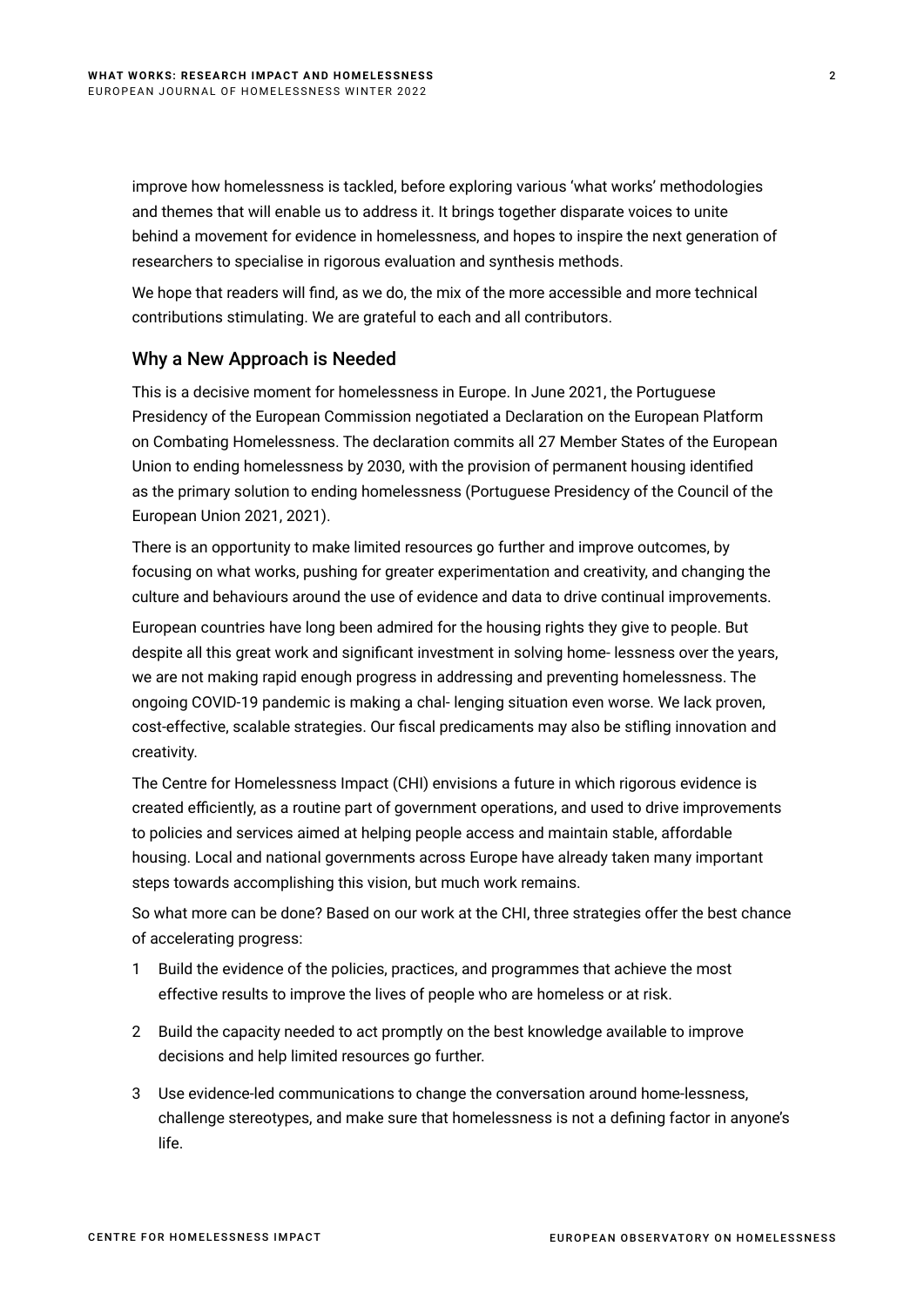The underlying argument is that to succeed we need a new 'what works' movement in homelessness (Teixeira, 2020). The movement is about using evidence and reason to figure out what works and what does not, allowing us to reject the dangerous half-truths that can pass for wisdom. It advocates acting promptly on the best available knowledge, while being aware of the limits of what we know. Also important is using reliable evidence to craft campaigns and communications that get the public to change how they think and talk about homelessness, to create long-lasting change.

#### Why are the ideas of 'what works' in homelessness important?**<sup>1</sup>**

The 19th-century French physician Pierre-Charles-Alexandre Louis put a lot of leeches out of business. For centuries before his research, doctors believed that removing a few pints of a person's blood would help cure all types of ailments. In the 1830s, doubting bloodletting's alleged benefits, Louis carried out one of the first clinical trials. He compared the outcomes of 41 pneumonia victims who had undergone early and aggressive bloodletting to the outcomes of 36 pneumonia victims who had not. The results were clear: 44% of the bled patients subsequently died, compared to only 25% of the patients who remained leech-free (Morabia, 2006). Louis' discovery helped convince physicians to abandon bloodletting and his study became a touchstone of the modern evidence-based medicine movement, which trains physicians to conduct, evaluate, and act according to research.

Today, as then, the experimental, empirical approach matters. It matters because many attempts to do good fail — even those with a high profile. Scared Straight is a good example of misguided intuition passing for wisdom: this is a programme that originated in the USA which takes children who have committed misdemean- ours to visit prisons and meet inmates to confront their likely future if they continue to offend (IMDB, nd). The concept proved popular not just as a social programme but as entertainment; it was adapted for both an acclaimed documentary and a TV show on the A&E Network and Netflix, which broke ratings records for the network upon its premiere. There is just one problem with Scared Straight: multiple studies have found that the programme actually increases rates of offending among its participants (Washington State Institute for Public Policy, 2004). More recently, teenage pregnancy prevention programmes which use 'magic dolls' to simulate the needs of a new baby have been found not to work, according to a previous study (Brinkman, 2016). The 1000 teenage girls who took part in programmes in Western Australia were more likely to become pregnant than girls who did not. Similar programmes are still used in schools in 89 countries, including the USA.

Research shows that many attempts to do good are like Scared Straight and 'Magic Dolls': when tested with rigorous randomised controlled trials, nearly 80% of indi- vidual interventions

<sup>1.</sup> This section draws on the section with the same title in Teixeira, L. (ed.) (2020) Using Evidence to End Homelessness (Bristol: Policy Press).

<sup>2.</sup> But see the latest 80 000 blog on this topic: https://80000hours.org/articles/effective-socialprogram/# what-can-weconclude-from-all-the-above, [accessed 15 April 2019].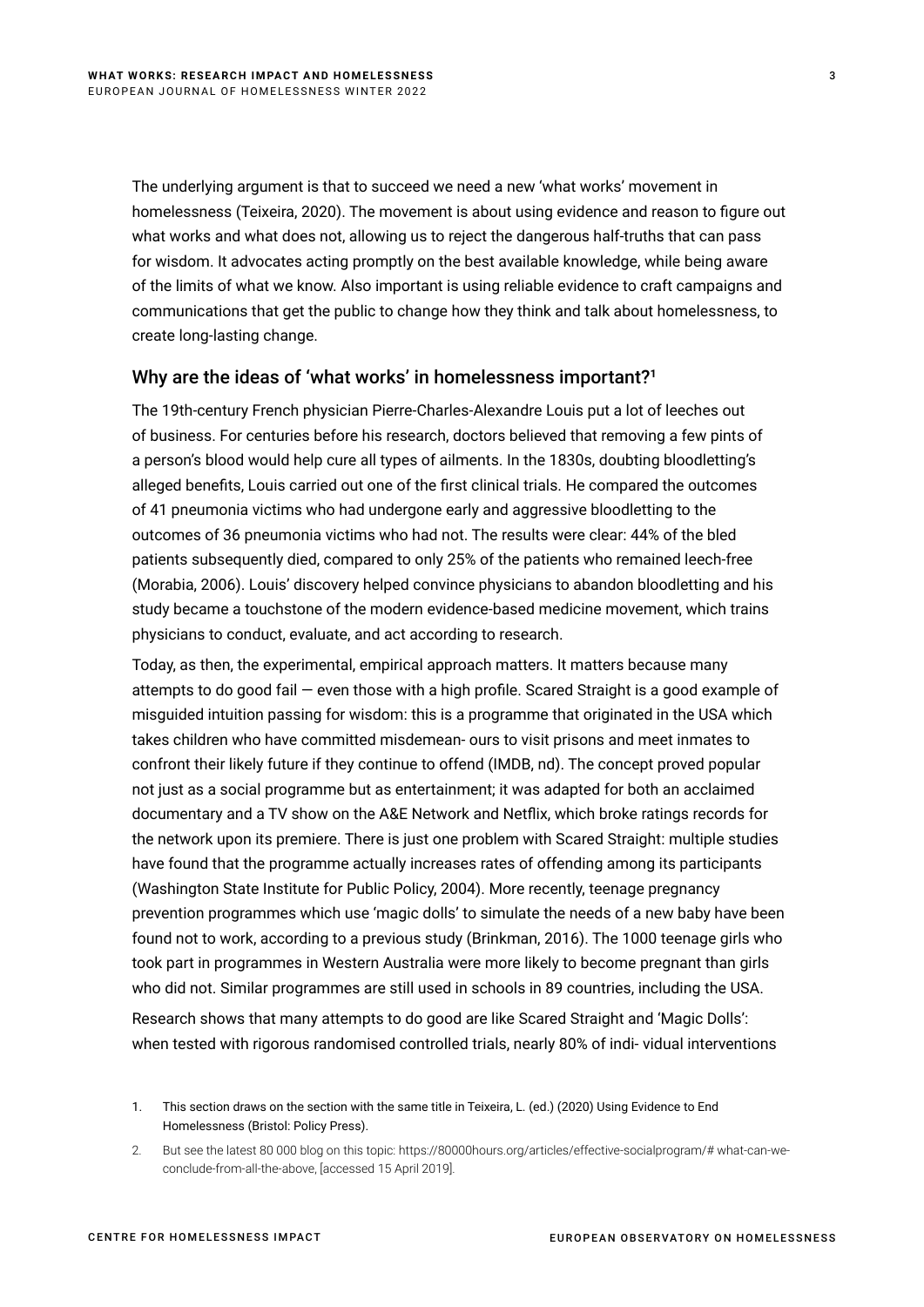do not work, and between 1-10% have negative effects.**<sup>2</sup>** But while many attempts to do good fail, some succeed, and the best examples of success are exceptional. Consider the evidenceinformed provision of bed nets in sub-Saharan Africa, where malaria is one of the leading killers of children. Insecticide-treated nets (LLINs) effectively prevent deaths and many other nonfatal cases of malaria. They are also relatively inexpensive: about \$5 per net (GiveWell, 2021). The charity evaluator GiveWell estimates that a donation of \$7 500 to the Against Malaria Foundation will save someone's life.

In other areas of policy, giving cash grants to people living in poverty in low- income countries has the strongest track record of success. Cash transfers — directly transferring money to poor individuals — are a priority programme of GiveWell as they allow individuals to purchase the things most necessary to them.

Strong evidence indicates that cash transfers lead recipients to spend more on their basic needs (such as food) and may allow recipients to make investments with high returns, with no evidence of large increases in spending on items like alcohol or cigarettes, in spite of what many unhelpful stereotypes would suggest (GiveWell, 2012). Homelessness has yet to find its direct cash transfers or insecticide-treated mosquito nets. People are not aware of the best ways to help end homelessness for good, and so miss opportunities to make a tremendous difference. No wonder then that in lieu of evidence, leaders often base their decisions on dearlyheld ideologies, the actions of others, and strategies they have used in the past. As a result, we inadvertently risk causing harm in the manner of Louis' bloodletting doctors.

These challenges are not unique to homelessness, of course. We now take it for granted that when our doctor prescribes a treatment, it has good evidence behind it. Yet the body that assembles that evidence for medicine, NICE, only just passed its 20th birthday. The comparable bodies for education and policing are less than a decade old. For many areas of policy and practice, including homelessness, the journey is only just beginning.

## What has been the journey in homelessness?

Many things have changed for the better since I first started working in homeless- ness 13 years ago. We have a much richer understanding of the causes and conse- quences of homelessness and the need to address its root causes instead of its symptoms (Ministry of Housing, Communities and Local Government, 2019). The types of services offered to individuals and families experiencing housing instability have changed for the better in the past few decades. For example, there has been a shift towards a model of support that prioritises immediate housing and away from the traditional model of requiring preconditions, such as sobriety and employ- ment, before obtaining permanent housing (MHCLG, 2019). Evidence played an important role in building support for this shift, with several randomised evaluations showing that a Housing First approach could more effectively house people expe- riencing chronic homelessness than hostel-based approaches.**<sup>3</sup>**

The next challenge is to ensure that the intervention, in particular given how costly it is, is targeted effectively. There is a dangers that, unless local need is understood, more units than strictly required are made available, potentially diverting resources from other promising interventions such as Rapid Rehousing.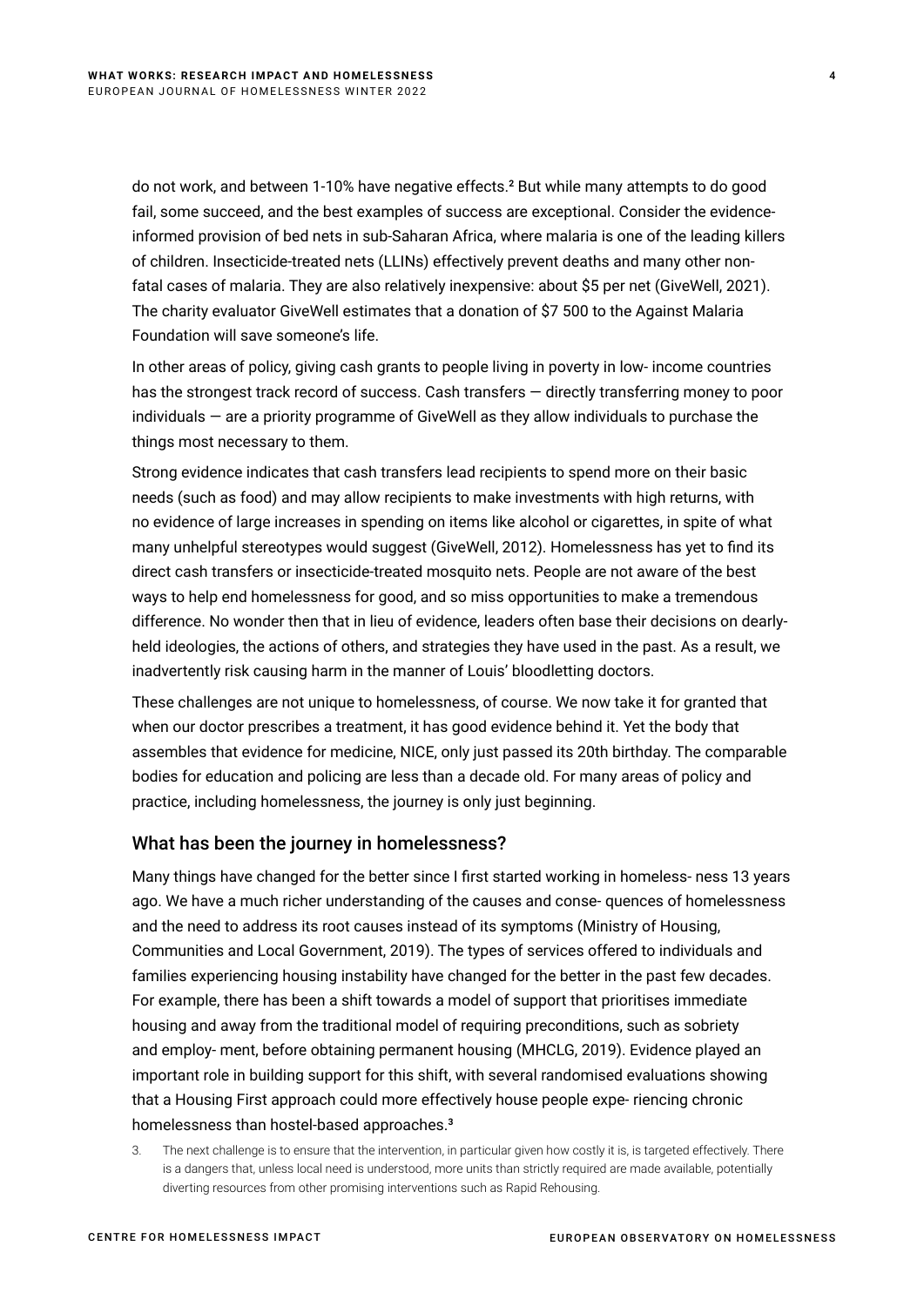Evidence also played a key role in the move from a crisis-driven approach to prevention to a more strategic and targeted methodology. In the UK, post-devolu- tion Scotland took the bold step of strengthening its statutory safety net for those affected by homelessness, culminating in the ambitious commitment to house all those deemed to be homeless (The Homelessness [Abolition of Priority Need Test] [Scotland], 2012). More recently it took the decision to provide people with support from their local authority regardless of whether they have a local connection with them or are intentionally homeless (Scottish Government, 2019). In England and Wales, local authorities now have a duty to help prevent homelessness regardless of a person's level of priority, and the period during which a person is deemed to be 'threatened with homelessness' has been extended from 28 to 56 days. In Finland, the introduction of a new evidence-led strategy in 2008 resulted in a signifi- cant decrease in long-term homelessness at a time when numbers were rising in most other European countries.

Also welcome is the increase in the number of rigorous studies on homelessness in recent years. On average, just four studies were published per year from 2000 to 2009, but since 2010 that has increased to nearly 10 per year (CHI, 2018). The Centre for Homelessness Impact (CHI) Evidence and Gap Map of effectiveness studies demonstrates that there is now an evidence base on which to build an infrastructure for evidence-based policies (CHI Evidence and Gap Maps, 2021). With the exception of legislation, there are studies we can learn from in most outcome areas, even if significant gaps remain.**<sup>4</sup>**

According to a recent survey, 65% of the public think decisions about homeless- ness should be mostly based on evidence, rather than just views about what is the right thing to do. A majority would like to see important decisions made based upon evidence of what works as well as the views of those affected by or at risk of homelessness. These featured ahead of expert's views, the cost/amount of money needed, and public opinion itself (Ipsos MORI, 2020).

However, you only need to cast a glance at CHI's Evidence and Gap Maps to see that something is off as far as the European research tradition is concerned: while in North America a large number of impact evaluations exist, in Europe researchers have tended to be concerned with more qualitative and conceptual explorations, with profound implications for our ability to answer in a rigorous manner questions about effectiveness and value for money. Very few initiatives have been subject to rigorous evaluation  $-$  given the 80% rule (that most interventions turn out to be ineffective when subjected to rigorous scrutiny), this should be a matter of serious concern.

It is time to approach one of the seemingly intractable challenges of our time in a new way. If we fail to do this, then we risk looking unscientific when compared with other fields, further losing the public's trust and, most importantly, failing the people we exist to help.

<sup>4.</sup> The largest concentrations of studies are on health and social care interventions, followed by accommodationbased approaches.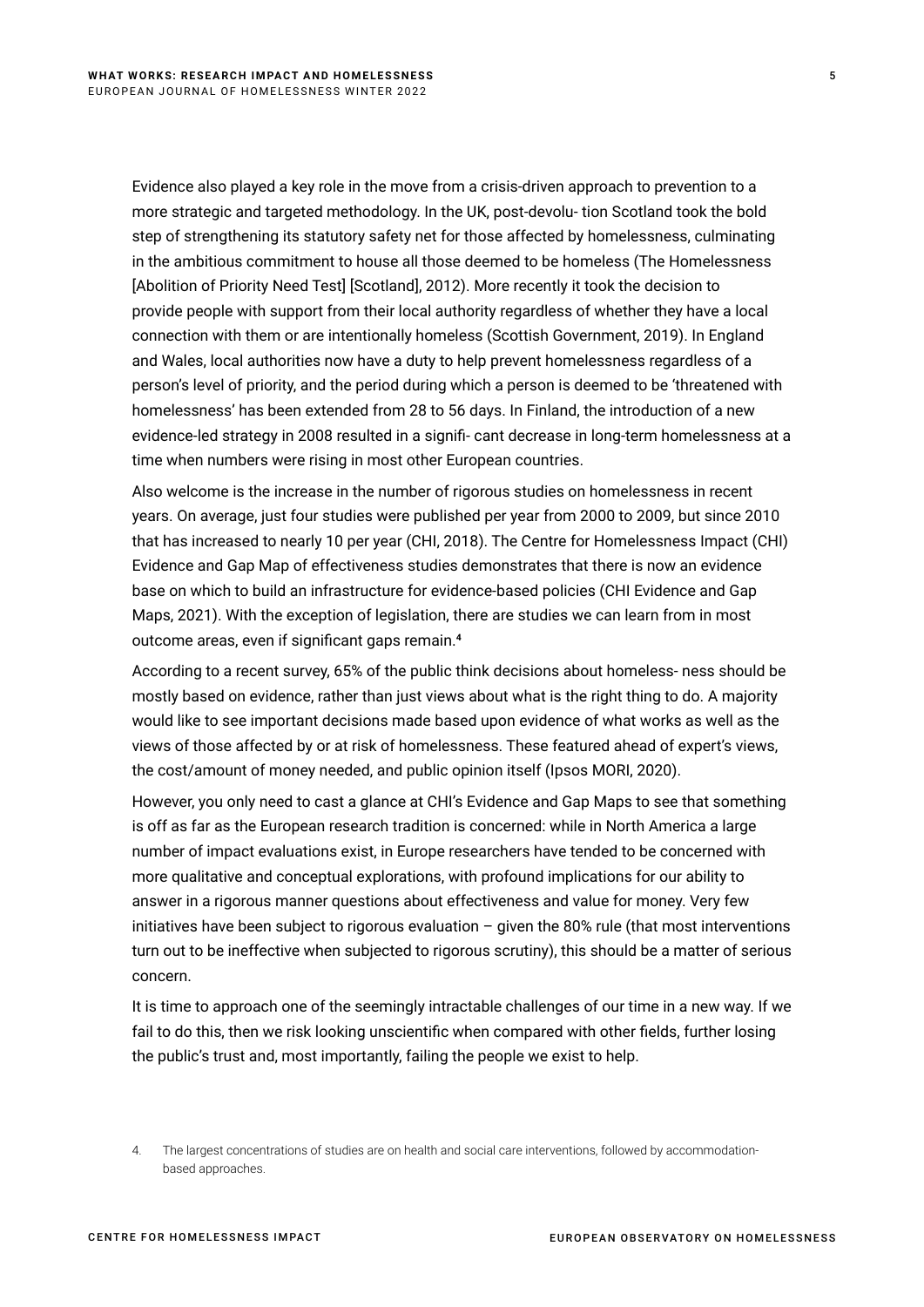### Where Do We Go From Here and Overview of the Special Edition

After nearly a decade and a half of building links between evidence, policy, and practice in homelessness, I have come to understand that we are in the business of capturing hearts and minds. All of us who aim to increase the use of evidence in homelessness and elsewhere should avoid assuming that the magic impact fairy will take our research and turn it into change on the frontline or in policy (Fiennes, 2020). Key to this is to ask what problems decision makers are trying to solve, building demand for more data-driven decision making, and not overselling the availability of evidence-based practices or underestimating what it takes to scale them.

But if we want to gain momentum for evidence-based approaches with a view to ending homelessness for good, we also need to start routinely testing the effective- ness of intervention while taking a bird's eye view of the issue. Only then can we figure out how to achieve breakthrough results at population level and use data to drive improvement on an ongoing basis.

Since its inception in May 2018, the CHI has been reflecting on these questions. Our answer is threefold:

1 Build the evidence of the policies, practices, and programmes that achieve the most effective results to improve the lives of people who are homeless or at risk. Policymakers and practitioners must have good information on which to base their decisions about improving the viability and effectiveness of programmes and policies. Today, there is surprisingly little rigorous research on homelessness policy and programmes (Culhane et al., 2020). Examples of evaluations using experimental and quasi-experimental methods, such as the trials discussed in Chapters 2 and 3 of this special issue, are still rare. Of the 562 studies in CHI's Evidence and Gap Map of Effectiveness studies, 8-9% are from North America and only around 15% of the total (87 studies) are from Europe. These shortcomings need to be addressed: we need more experiments to identify which interventions are effective and cost-effective in addressing homelessness, and we also need more – and better – systematic syntheses of those findings.

We also need to systematically reorient resources to the most promising interven- tions and drive prevention upstream. For example, work by the CHI shows local authorities in England are spending an average of £12 500 per year/person or £240 per week/person in Temporary Accommodation (TA). CHI estimates that moving 25% of temporarily accommodated households in the 15 local authorities with the highest rates of TA use to 'settled' Private Rented Sector with support could produce savings of up to £500 million over a 5-year period (CHI Analysis, 2020).

Trialling promising interventions, such as family mediation and other prevention activities, in a range of UK settings would both enrich our domestic evidence base and help identify which variations of these interventions would allow a more effective and cost-effective response to the needs of particular parts of the homeless population. Crucially, to stop the flow of people who experience home- lessness, we also need to address the larger, systemic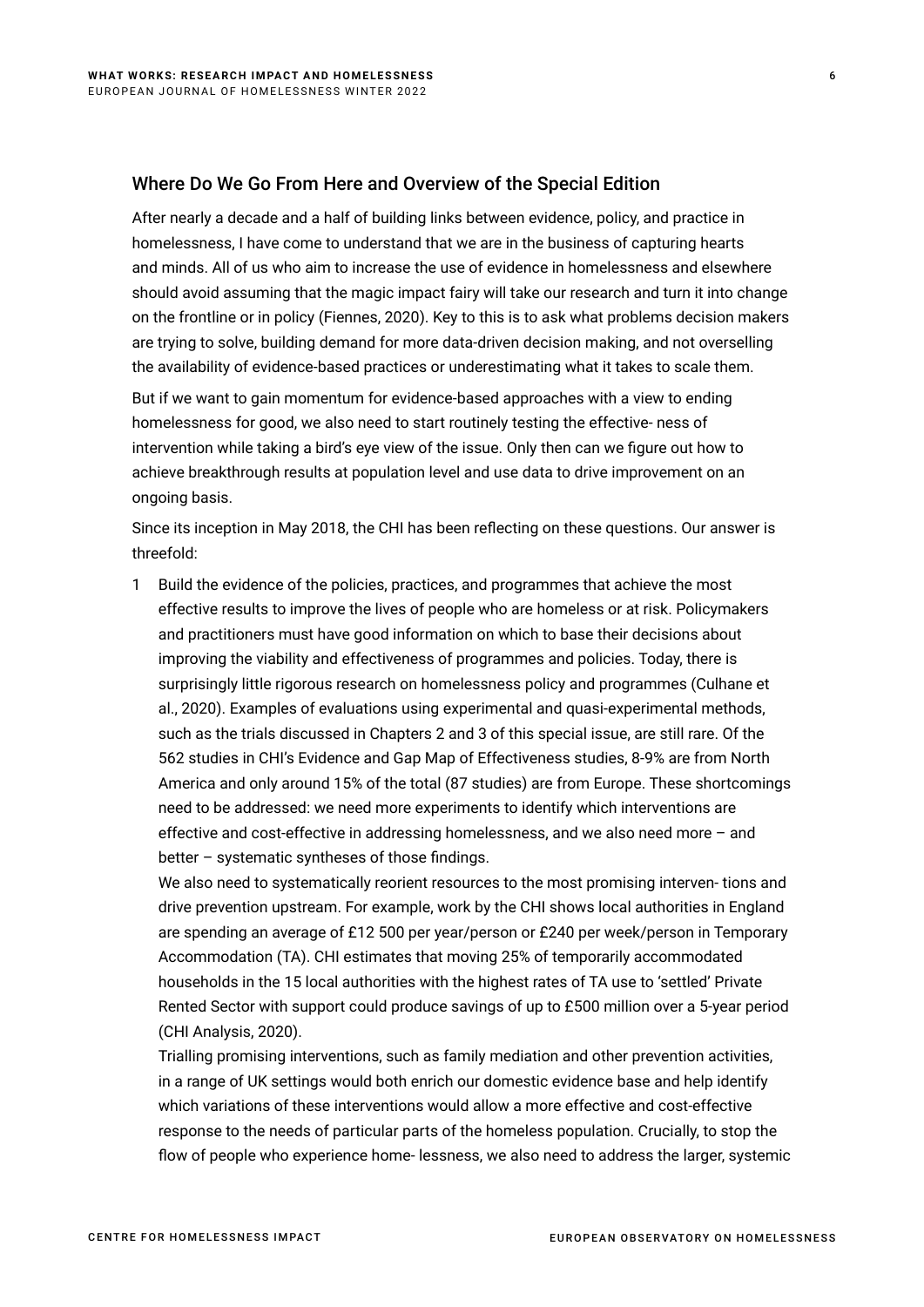housing affordability issues, and ensure welfare support and wages are adequate. In the first section of this special edition, Tim Aubry and colleagues share their reflec- tions on how insights from major studies they led challenged prevailing assumptions about how best to support people with long term experiences of homelessness in Canada and France. While Juha Kaakinen and Saija Turunen outline the successes and challenges of introducing Housing First at scale in Finland.

This section also addresses systems issues, reminding us that efforts to end homelessness for good will be fruitless unless we create housing systems that leave no one behind, or see homelessness through a public health prism. Kelly Doran and Adam Tinson set out lessons learned from the COVID-19 pandemic, and Rita Ranmal and colleagues explore how health inequalities intersect with housing and homelessness. Also in this section, Hal Pawson explores housing trends in Europe and Australia, and how they intersect with homelessness levels, while Danny Dorling reflects on the use of evidence to tackle homelessness and housing afford- ability issues. Guillermo Rodirguez-Guzman and colleagues provide an overview of the first ever randomised controlled trials in the field in the UK, covering areas as diverse as cash transfers, out of borough placements, and landlord behaviour. Jonathan Roberts explores how social entrepreneurs and philanthropists can make the most difference and Dennis Culhane and Gary Painter examine the role of social investment in ending homelessness.

2 Build the data infrastructure and capacity needed to act promptly on the best knowledge available to improve decisions and help limited resources go further. Existing data-collection arrangements limit the sector's ability to detect the incidence and duration of homelessness – for example, in the identification and monitoring of people sleeping out or 'sofa-surfing'. Take, for example, how the COVID-19 pandemic brought into focus the scale of street homelessness in many European countries. In England, the numbers accommodated under Everyone In exceeded 33 000 between late March and the end of November last year – suggesting that the street homelessness population over a full year vastly exceeds the Government's annual 'snapshot' headcount statistic (MHCLG, 2021). But outside of London (where the CHAIN database operates alongside the annual headcount), there is no robust approach to data collection that allows comprehen- sive monitoring of and insight into this larger street based sleeping population – in aggregate, and into how it changes on a daily basis through inflows and outflows.

Also, existing approaches to the analysis of data sets provide decision-makers with little ability to predict who is at risk of homelessness, limiting the ability of statutory and voluntary agencies to take preventative action. Encouraging initiatives are underway to address aspects of this agenda. But right now, the sector does not know enough about the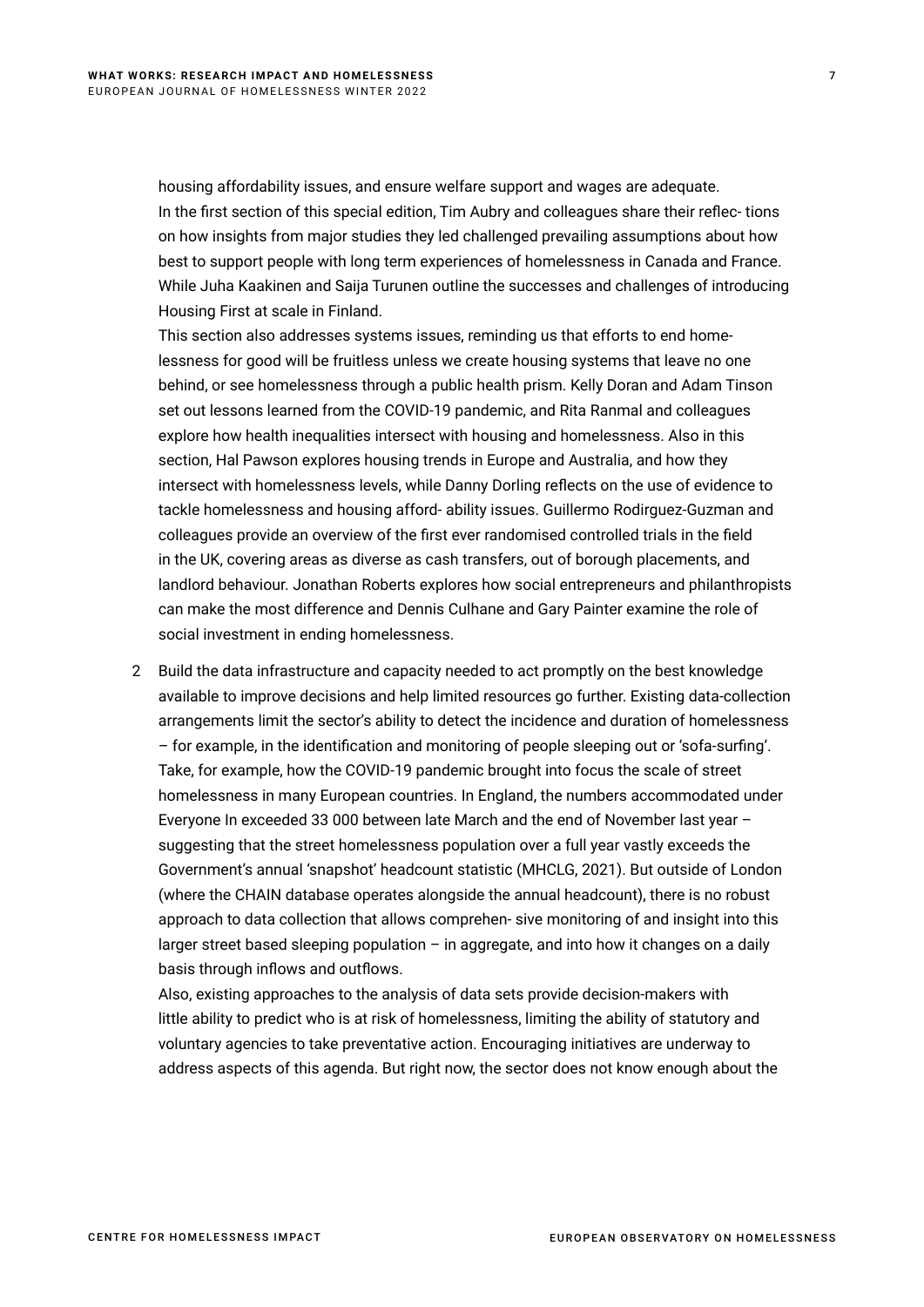problem – who is homeless or at risk of becoming homeless, why, and for how long. In the UK, the Office for National Statistics (ONS) and CHI are taking steps to improve data collection and data architecture in the homelessness sector. A new set of indica- tors has been created that, for the first time, bring together all the data needed to understand success and track progress towards ending homelessness for good (Share Homelessness Indicators Platform, nd). The reporting platform could be used to support the European work plan, and the Institute for Global Homelessness and UN-Habitat are working hard to improve the state of global homelessness data as described by Louise Casey and Lydia Stazen. But local areas and communities also need help using data and data analysis more effectively – as a management tool to generate innovation, systems reengineering, and continuous improvement. Local authorities across the UK produce a large volume of performance data, but many of the performance metrics are highly imperfect (e.g. focusing on outputs rather than outcomes), and find it very chal- lenging to go beyond performance reporting to use data to drive performance improvement. CHI's What Works Community (WWC) is helping build the required capacity where it is needed most: in local areas throughout the UK. Focusing on skill-building at the local level, identifying and implementing sentinel practices that can be replicated, and sharing and translating successes and challenges across the UK, the WWC is creating a new way of working for local areas in the UK that values and uses evidence to address and prevent homelessness in both the short and long-term.

In the second section of this volume, Stephen Aldridge sets out how improvements to data and evaluation have influenced policy in the UK and elsewhere, and Emily Tweed and Ian Thomas explore how data linkage is being used to reveal new insights on the root causes of homelessness in Scotland and Wales. Evelyn Dyb and colleagues set out how homeless registrations are being used in the Nordic countries to address homelessness more effectively. Also in this part of the journal, Dame Louise Casey and Lydia Stazen provide an overview of the Global Homelessness Data initiative, which is trying to answer the question "how many people are homeless around the world?" for the first time.

3 Use evidence-led communications to change the conversation around homelessness, challenge stereotypes, and make sure that homelessness is not a defining factor in anyone's life. Evidence shows how the public see the 'typical' homeless person as an outsider or victim – someone whose circumstances place them in a separate category of society. When asked about their expectations for the future, most see homelessness as an impossible problem that personal actions can do very little to solve. This fundamental misconception may be preventing our work from progressing (Teixeira, 2017). Sadly, communications from sector organisations and the media are supporting these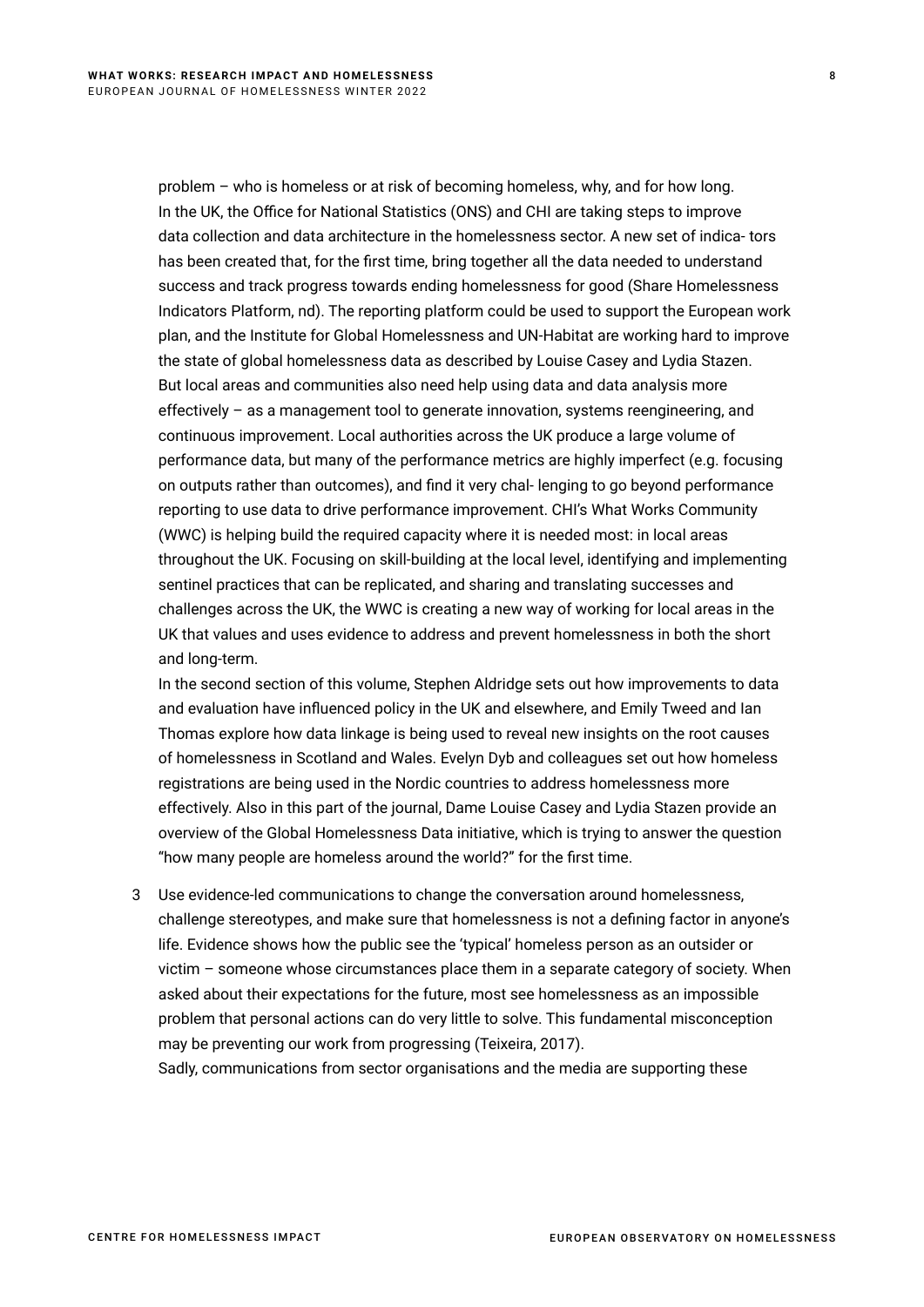paradigms and likely increasing the public's sense of fatalism about homeless- ness. Why? Because we tend to give weight to stories emphasising the depth and scope of the problem, headlining its prevalence and individual impact, while omitting evidence-informed solutions. By doing so we are encouraging the public to believe that homelessness is just an inevitable part of modern society (Teixeira, 2017).

The good news is that we have the power to change this by telling different kinds of stories. Evidence suggests that people are able to think in more productive ways about homelessness when presented with a systems view on the subject. Currently, only onethird of the sector's communications applies a systems perspective on homelessness, suggesting that we are missing valuable opportu- nities to illustrate consequences and solutions, and to show how wider society benefits from collective action.

We can improve how we communicate about homelessness by following simple rules, e.g. by challenging the public's image of a 'typical' homeless person (including avoiding images that reinforce the public's stereotypes of homelessness), or discussing the social and economic conditions that shape people's experiences, and avoid talking about personal choices and motivation (it may seem like a good idea but evidence shows this strategy backfires). We should also talk about how systems are designed – and can be redesigned. The public should understand that the current situation is largely due to policy decisions and that we can change it by making different choices.

If we follow these guidelines and make sure we tell stories that are concrete, collec- tive, causal, conceivable, and credible, then our communications will be fuller, more systemsoriented, and a lot more likely to build public support, both for direct services and social and policy change. Just as importantly, it will ensure we are not reinforcing unhelpful attitudes and stereotypes. Simply suggesting that somehow communication is 'the answer' to ending homelessness is of course wrong. But strategic communication — when approached thoughtfully, informed by data, and delivered with precision — is an important part of the solution.

In the third part of this special issue we turn to the role of first-hand experiences of homelessness and what works for young people and children in care. Hannah Green reviews what works in engaging people with experiences of homelessness in service design, delivery, and evaluation, while Steve Gaetz and colleagues set out how international collaboration influenced how prevention in youth homeless- ness is understood in Canada and Wales. Michael Sanders and colleagues address the perceptions of children's social care in England, and we conclude with a paper from Matt Peacock on the role of the arts in preventing or ending homelessness.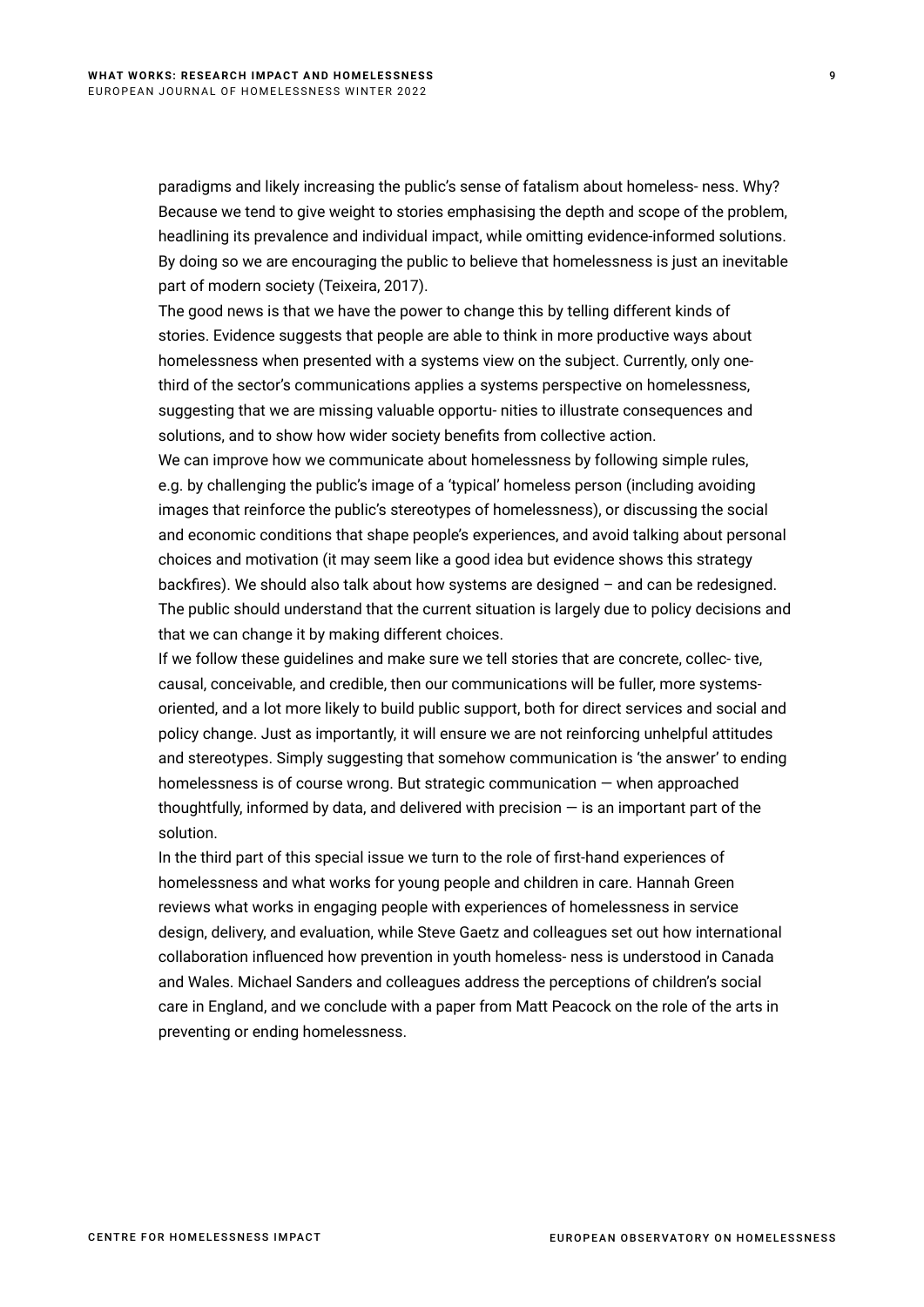# Moving Forward

Homelessness is one of the most tragic forms of poverty and it blights rich countries as much as poor ones. A new approach is needed that includes a commitment to improving people's lives through data and evidence as its centrepiece. A huge amount of commitment and effort has only taken us so far until now. And history shows—whether dramatically reducing smoking, alcohol-related traffic fatalities, or deaths from malaria—that bold goals seem impossible until they aren't.

At the CHI and the European Observatory on Homelessness, we make the data and evidence on homelessness more accessible, and support that evidence to be applied in practice. But in this moment of great change, we are also aiming to mobilise a growing chorus of 'what works' champions – from local councils, to central government, and universities across Europe – to ensure that, as part of aiming to end homelessness for good, we use this opportunity to understand how to end it effectively, how to end it sustainably, and, most importantly, how to end it with evidence. Join us.**<sup>5</sup>**

Lígia Teixeira Centre for Homelessness Impact

5. To sign up to the End It With Evidence campaign, visit https://www.homelessnessimpact.org/end-it-with-evidence.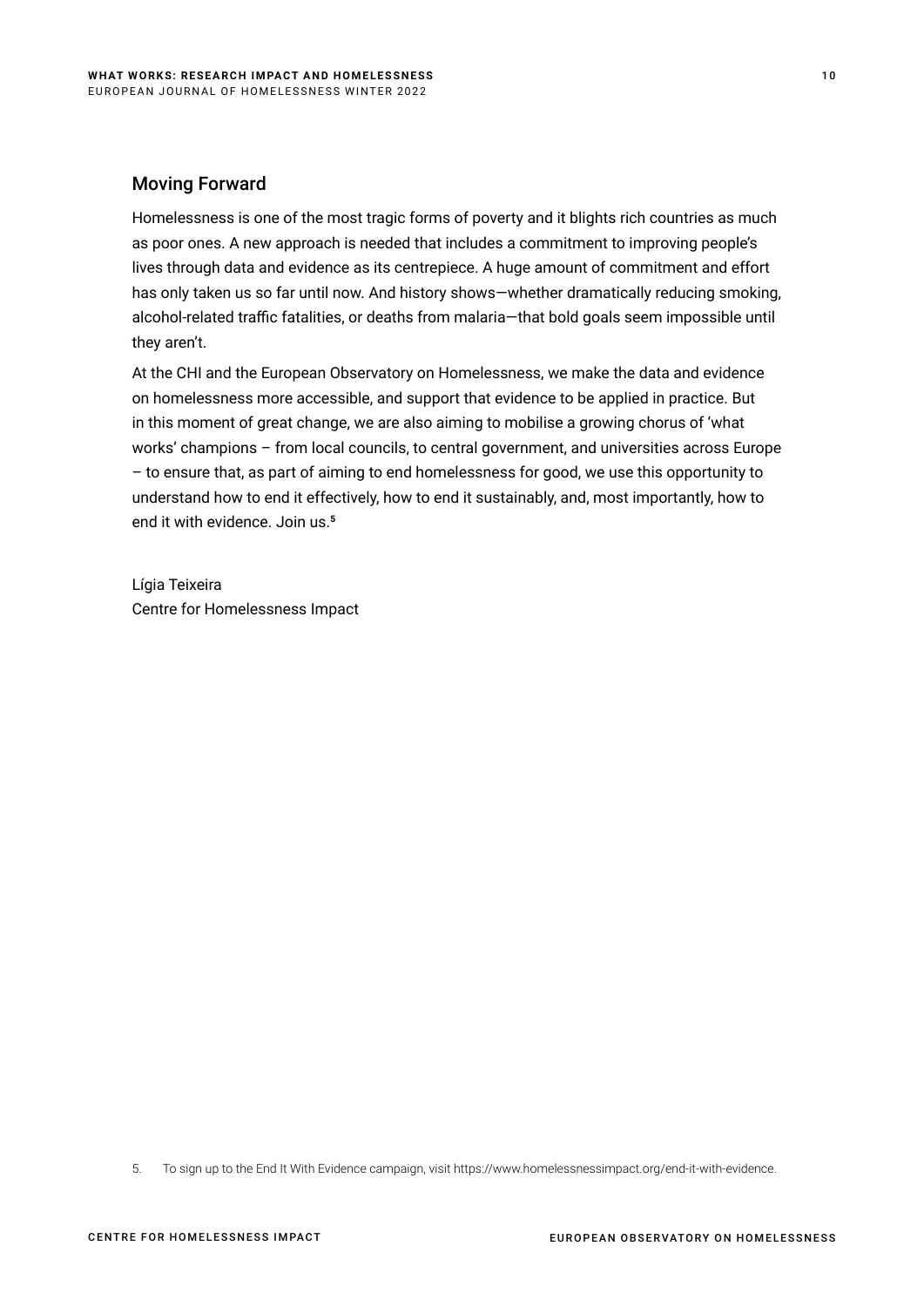## References

Brinkman, S. (2016) Efficacy of Infant Simulator Programmes to Prevent Teenage Pregnancy: A School-Based Cluster Randomised Controlled Trial in Western Australia, The Lancet 388(10057) pp.2264-2271.

CHI (2018) Evidence and Gap Map of Homelessness: Effectiveness Studies (London: CHI). [Accessed 21 September 2021].

CHI Analysis (2020) See Housing Calculator. Available at: https://www.homelessnessimpact. org/housing-costs-calculator [Accessed: 20 September 2021].

CHI Evidence and Gap Maps: https://www.homelessnessimpact.org/gap-maps [Accessed 16 October 2021].

Culhane, D., Fitzpatrick, S., and Treglia, D. (2020) Contrasting Traditions in Research between the UK and US, in L. Teixeira and J. Cartwright (Eds.) Using Evidence to End Homelessness, pp.99- 124. (Bristol: Policy Press).

Fiennes, C. (2020) Charities and Donors in Evidence Ecosystems, in L. Teixeira and J. Cartwright (Eds.) Using Evidence to End Homelessness, pp.197-215 (Bristol: Policy Press).

Fitzpatrick, S., Bramley, G., Watts, B., and Wood, J. (nd) Homelessness Monitor Series (London: Crisis). Available at: https://www.crisis.org.uk/ending-homelessness/ homelessnessknowledge-hub/homelessness-monitor/. [Accessed 23 October 2018].

GiveWell (2012) Cash Transfers. Available at: https://www.givewell.org/international/ technical/ programs/cash-transfers. [Accessed 15 March 2019].

GiveWell (2021) Against Malaria Foundation. Available at: https://www.givewell.org/ charities/ amf. [Accessed 28 May 2018].

IMDB (nd) Scared Straight 1978. Available at: https://www.imdb.com/title/ tt0078205/. [Accessed 10 July 2020].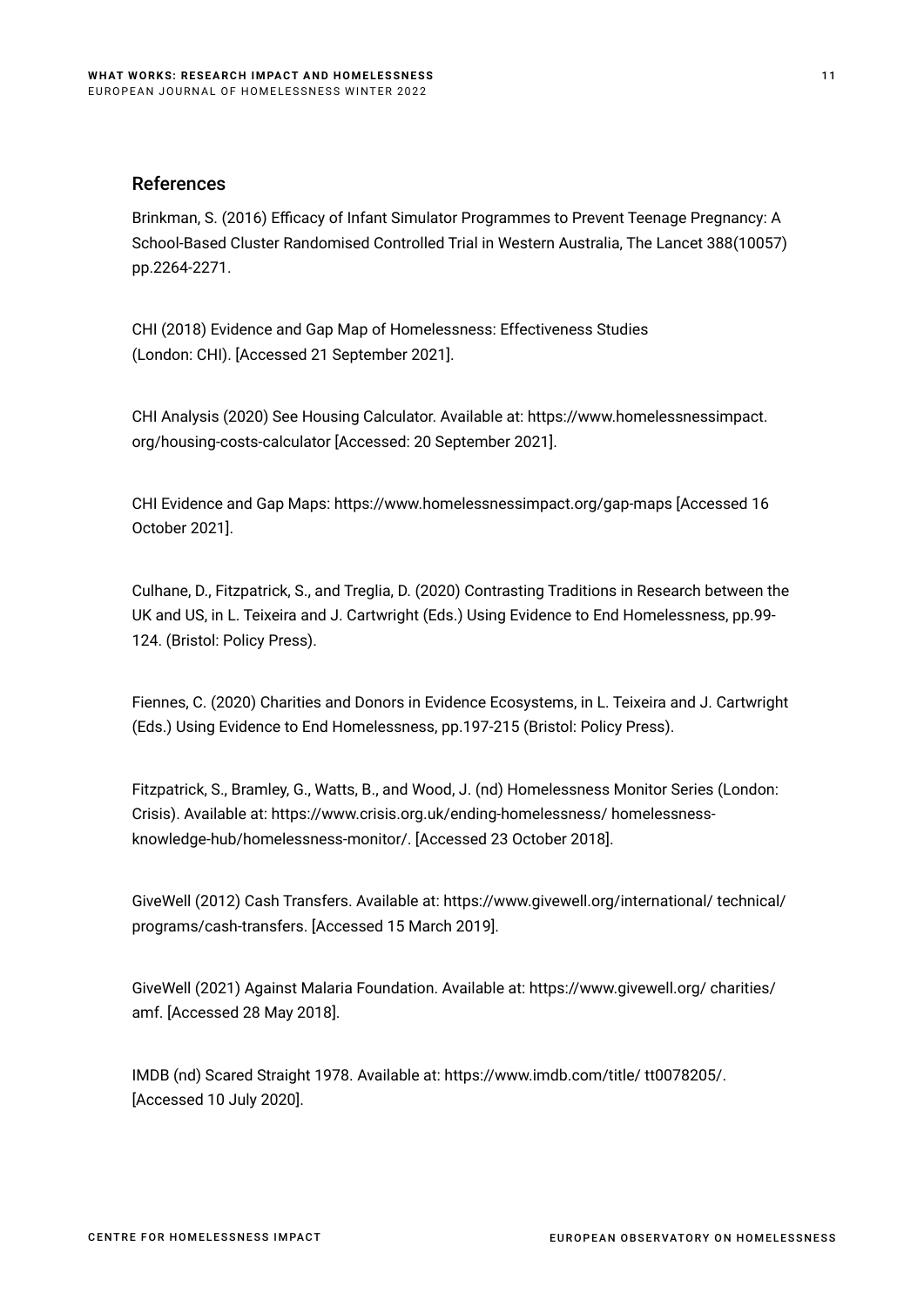Ipsos MORI (2020) Homelessness and Evidence (London: CHI). Available at: https://www. homelessnessimpact.org/post/one-in-six-believe-that-they-could- be-affected-by-homelessness. [Accessed 7 October 2021].

MHCLG (2019) Homelessness Prevention Trailblazers: An Evaluation. [Accessed 19 September 2020].

MHCLG (2021) Rough Sleeping Snapshot in England: Autumn 2021. Available at: https://www. gov.uk/government/statistics/rough-sleeping-snapshot-in-england- autumn-2020/roughsleeping-snapshot-in-england-autumn-2020. [Accessed 8 September 2021].

Ministry of Housing, Communities and Local Government (2019) Homelessness: Causes of Homelessness and Rough Sleeping (London: MHCLG). Available at: https://assets.publishing. service.gov.uk/government/uploads/system/uploads/ attachment\_data/file/793471/ Homelessness\_-\_REA.pdf.

Morabia, A. (2006) Pierre-Charles-Alexandre Louis and the Evaluation of Bloodletting, Journal of the Royal Society of Medicine 99(3) pp.158-160.

Portuguese Presidency of the Council of the European Union 2021 (2021) Lisbon Declaration on the European Platform on Combatting Homelessness. Available at: https://www.2021portugal. eu/en/news/lisbon-declaration-on-the-european- platform-on-combatting-homelessness/.

Scottish Government (2019) Local Connection and Intentionality Provisions in Homelessness Legislation. Available at: https://www.gov.scot/publications/ consultation-local-connectionintentionality-provisions-homelessness-legislation- analysis-responses/pages/4/. [Accessed 19 September 2020].

Share Homelessness Indicators Platform (nd). Available at: https://share.homelessnessimpact. org/. [Accessed 20 September 2021].

Teixeira, L. (2017) Why We Need to Change the Way We Talk About Homelessness,

European Journal of Homelessness 11(2) pp.77-91.